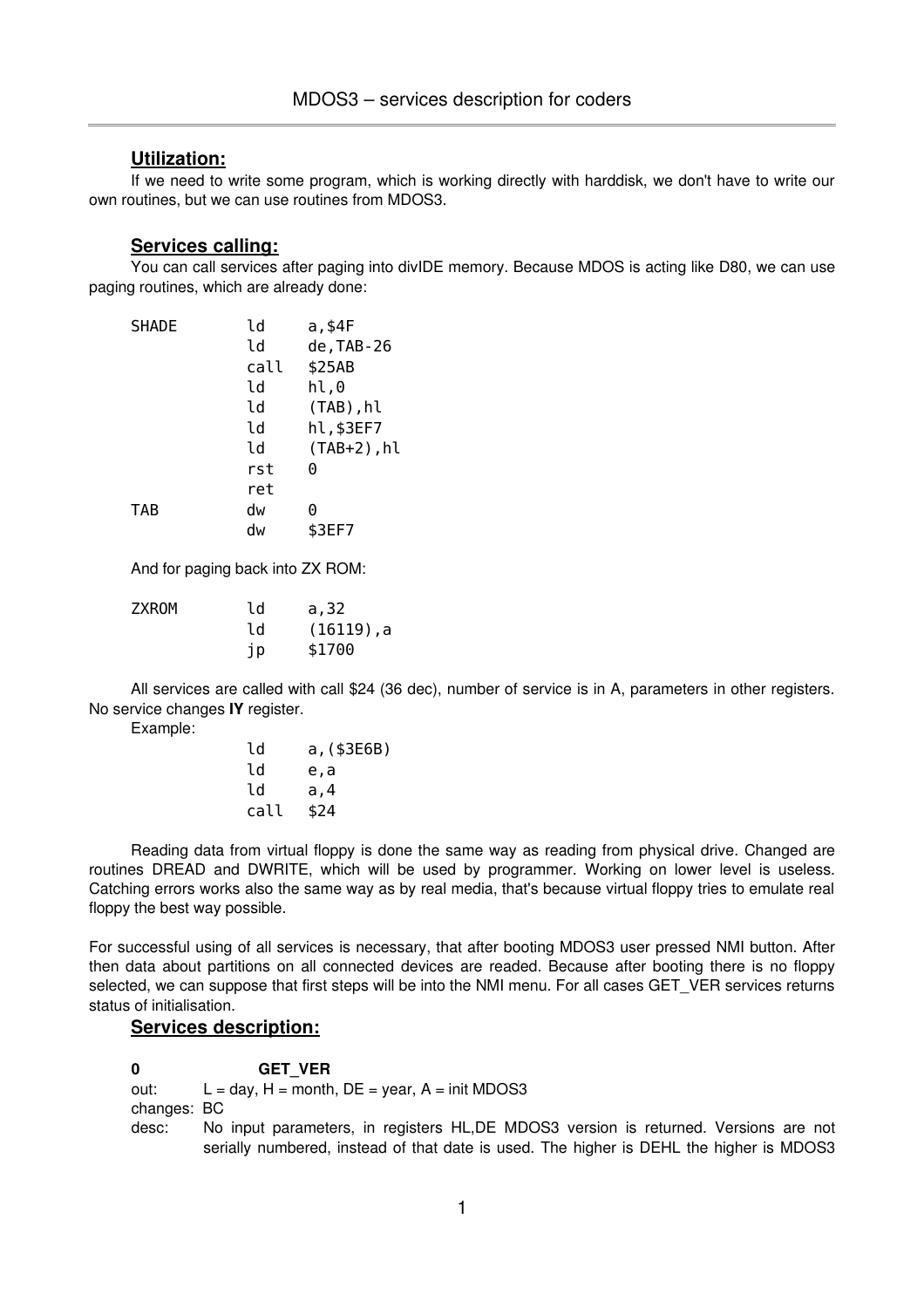version.

If  $A = 0$  (and z flag is set) MDOS3 was not initialised and it is not possible to use properly services marked with asterisk and tables are empty. Initialisation means, that user MUST press NMI at first.

#### **1 GET\_MAPTAB**

out: HL = MAPTAB table adress

desc: No input parameters, in HL is returned adress of MAPTAB table.

#### **2 GET\_GEOM**

 $out:$   $HL = GEOM$  table adress

desc: No input parameters, in HL is returned adress of GEOM table (disks geometry).

#### **3 GET\_AKTPAR**

out: HL = AKTPAR table adress

desc: No input parameters, in HL is returned adress of AKTPAR table. AKTPAR is table in which are details about actual partition ('W' key in NMI menu).

## **4 GET\_PART\_TABLE**

- out: HL = PART\_TABLE table adress
- desc: No input parameters, in HL is returned adress of PART\_TABLE table. This table contains data about detected partitions on connected drives.

#### **5\* DRIVEPART**

in:  $E =$  drive number  $(0-3)$ 

out:  $IX =$  adress of partition details, which belong to floppy in selected drive,  $A =$  partition number, flag  $Z =$  error (drive is empty)

changes: BC,HL,DE

desc: Input parameter is number of drive vith virtual floppy (need not to be mapped on HDD), in IX will be adress of details about partition, which contains that floppy. In A register will be partition number. If drive is empty, flag Zero will be set.

#### **6 PREPOCET**

- in:  $IX =$  drive system variables adress (ie:  $$3E00$ )
- out: IX = MAPTAB adress for appropriate drive
- desc: Will change adress of system variables to MAPTAB adress, for example if you want to know where is appropriate drive mapped. Service is not resistant against bad input.

#### **7 CMMAPTAB**

- in:  $E =$  drive number  $(0-3)$
- out:  $IX = MAPTAB$  adress for appropriate drive
- desc: Alternate way how to get MAPTAP for selected drive. Service is not resistant against bad input.

#### **8 DRVCMPS**

- in:  $E =$  physical drive number (fd0, fd1)
- out:  $IX = \text{adress of drive (fd0 or fd1) parameters}$

changes: BC

desc: For physical reset of drives, values are stored on different place. After mapping change are parameters taken from there. These parameters are set after mapping on fd0 or fd1. Until then are not usable.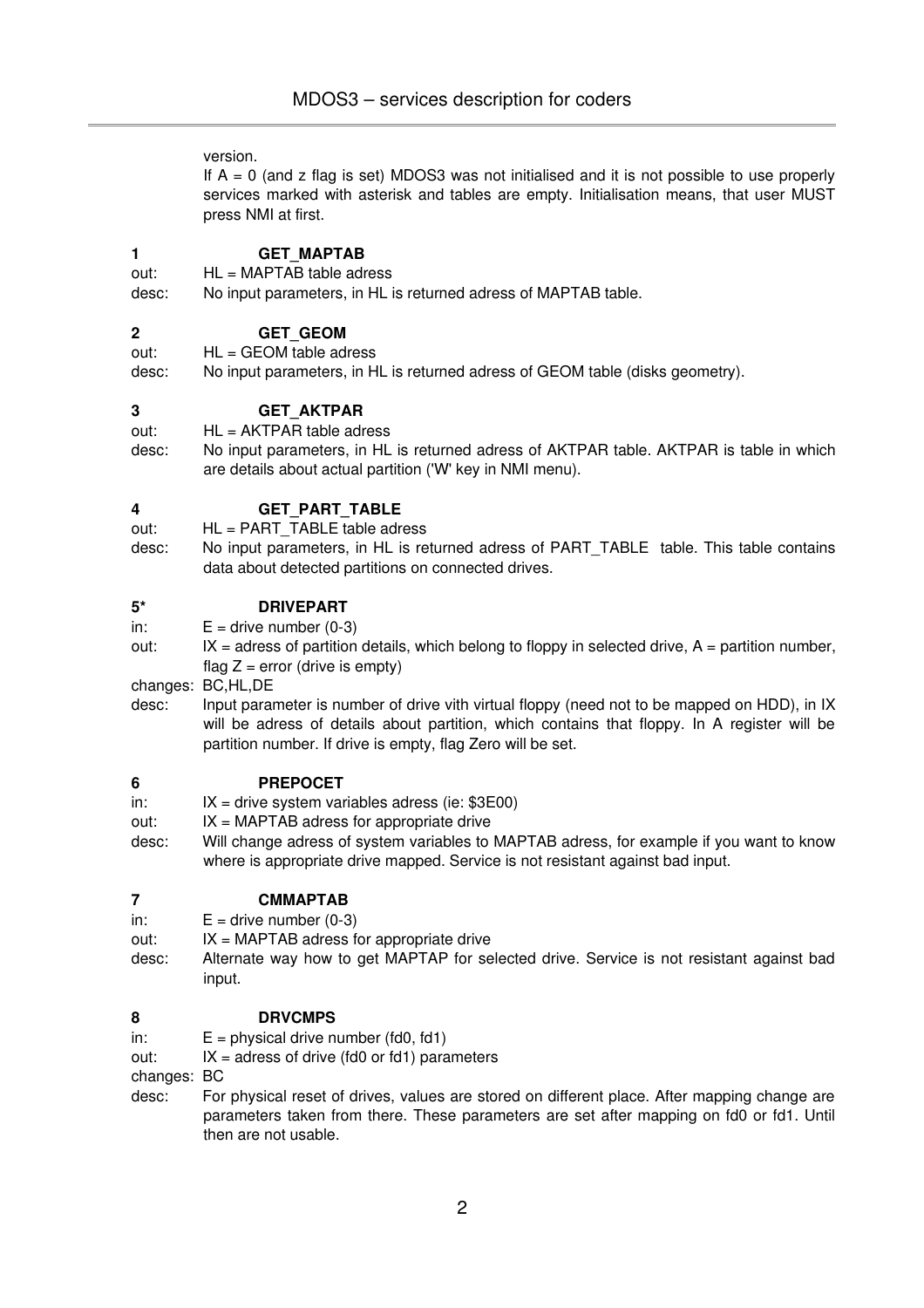# **9 DIVIDE0** in: DEHL = dividend, C = divisor out:  $DE = result$ ,  $A = remainder$ changes: B desc:  $32$ -bit division. DE = higher part of "four-register", lower part of "four-register" **10 INC32** in: 32-bit number out:  $32$ bit number, flag  $Z = BCDE = 0$ desc: adds 1 to "fourregister" BCDE (in BCDE is ussualy stored LBA adress of sector). **11 DEC32**  $in:$  BCDE = 32-bit number out:  $BCDE = 32bit number$ , flag  $Z = BCDE = 0$ , flag  $NC = BCDE = -1$ desc: substracts 1 from "four-register" BCDE (in BCDE is ussualy stored LBA adress of sector). **12 ADD32HL** in:  $BCDE = 32-bit number$ ,  $HL = 16-bit number$ out:  $32$ -bit number, flag C = overflow desc: adds HL to "four-register" BCDE. **13 DEC32HL** in:  $BCDE = 32-bit number$ ,  $HL = 16-bit number$ out:  $BCDE = 32$ -bit number, flag  $C =$  overflow desc: substracts HL from "four-register" BCDE. **14 ADD1693**  $in:$  BCDE = 32-bit number out:  $BCDE = 32$ -bit number, does not set flags desc: adds 1693 to "four-register **15 DEC1693**

 $in:$  BCDE = 32-bit number

out:  $BCDE = 32$ -bit number, does not set flags

desc: substracts 1693 from "four-register" BCDE

#### **16\* NEXTDISK**

in: BCDE = 32-bit number as pointer to virtual disk,  $IX =$  pointer to partition table appropriate to drive

out: BCDE = 32-bit number as pointer to next virtual disk, flag  $C = out$  of partition

changes: HL

desc: Sets BCDE to next disk, if we get out of partition, C flag is set. IX can be returned by service 4. Service does not test, if there is valid virtual disk on specified sector.

#### **17\* PREVDISK**

in: BCDE = 32-bit number as pointer to virtual disk,  $IX =$  pointer to partition table appropriate to drive

| out:                    | $BCDE = 32$ -bit number as pointer to previous virtual disk, flag $NC = out$ of partition |  |  |  |
|-------------------------|-------------------------------------------------------------------------------------------|--|--|--|
| اللليم ويمسموا والمراجع |                                                                                           |  |  |  |

changes: HL

desc: Sets BCDE to previous disk, if we get out of partition, NC flag is set. IX can be returned by service 4. Service does not test, if there is valid virtual disk on specified sector.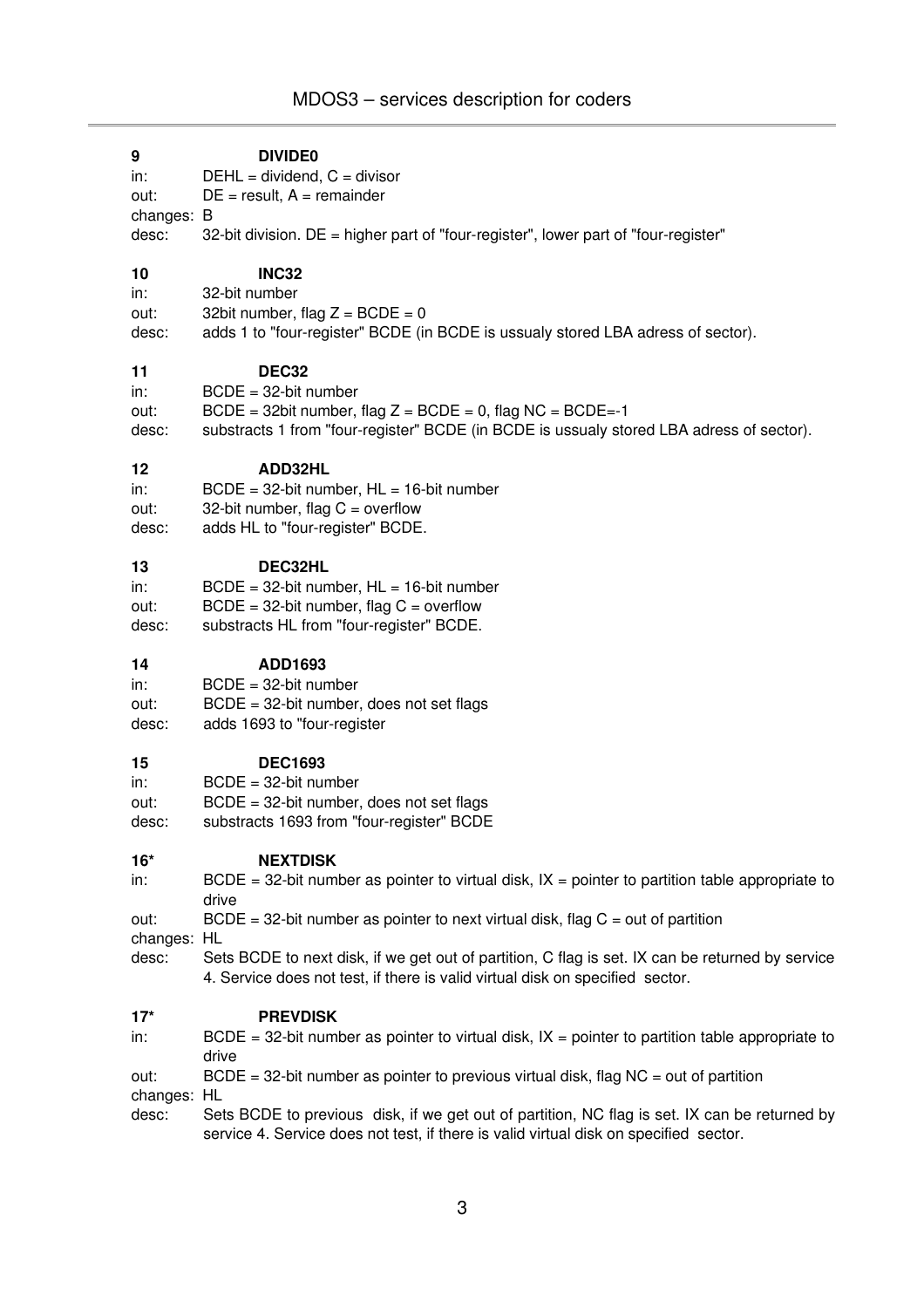#### **18 NASDRNMI**

changes: HL,BC,DE,IX

desc: Service set system into correct state. If application changed mapping in MAPTAB table, calling this service is needed, to do changes in drives parameters. It will also perform return of physical drives' heads to the beginning of the disk and HW reset of physical drives after first fd0 or fd1 select.

#### **19 BACKSCR**

desc: Service will store VRAM1 into divIDE memory. It can be restored with service 20.

## **20 RESTSCR**

desc: Service will restore VRAM1 from divIDE memory, stored by service 19.

# **21 SET\_BOOTDISK**

in:  $E =$  drive number  $(0-3)$ 

changes: HL, BC, DE, IX

desc: Disk from which boot was performed is set into drive. Service will perform MAPTAB table change, but does not set right mapping to HDD. Original disk is memorized.

## **22 RES\_BOOTDISK**

in:  $E =$  drive number  $(0-3)$ 

changes: HL, BC, DE, IX

desc: Sets back, what did service 20. If service is called without previous usage of service 20, nonsencial valuse are set into MAPTAB table.

## **23 CLSMAPTA**

changes: HL,BC,DE,IX

desc: Restores MAPTAB and AKTPAR tables as they were after booting.

#### **24 DRVSELS**

- in:  $E =$  physical drive number  $(0-1)$
- desc: Service will rev up physical drive (fd0,fd1).

#### **25\* READHDD**

in: BCDE = LBA sector, HL=data, 4th bit of B register = master/slave device

out: BC = error number

changes: HL, BC, DE, IX

desc: Reads sector. It is converted to CHS using disk geometry. Master/slave is set using 4th bit of B register. Error number is the same as in output of DREAD routine. For data reading it is recomended to set disk into drive and use floppy sector reading routines (DREAD, BREAD). If operation is successful, then HL=HL+512.

#### **26\* WRITEHDD**

- $i$  in: BCDE = LBA sector, HL=data, 4th bit of B register = master/slave device
- out: BC = error number
- changes: HL, BC, DE, IX
- desc: Writes sector. It is converted to CHS using disk geometry. Master/slave is set using 4th bit of B register. Error number is the same as in output of DWRITE routine. Service does not check WRITE PROTECT of drive. For data writing it is recomended to set disk into drive and use floppy sector writing routines (DWRITE, BWRITE). If operation is successful, then HL=HL+512.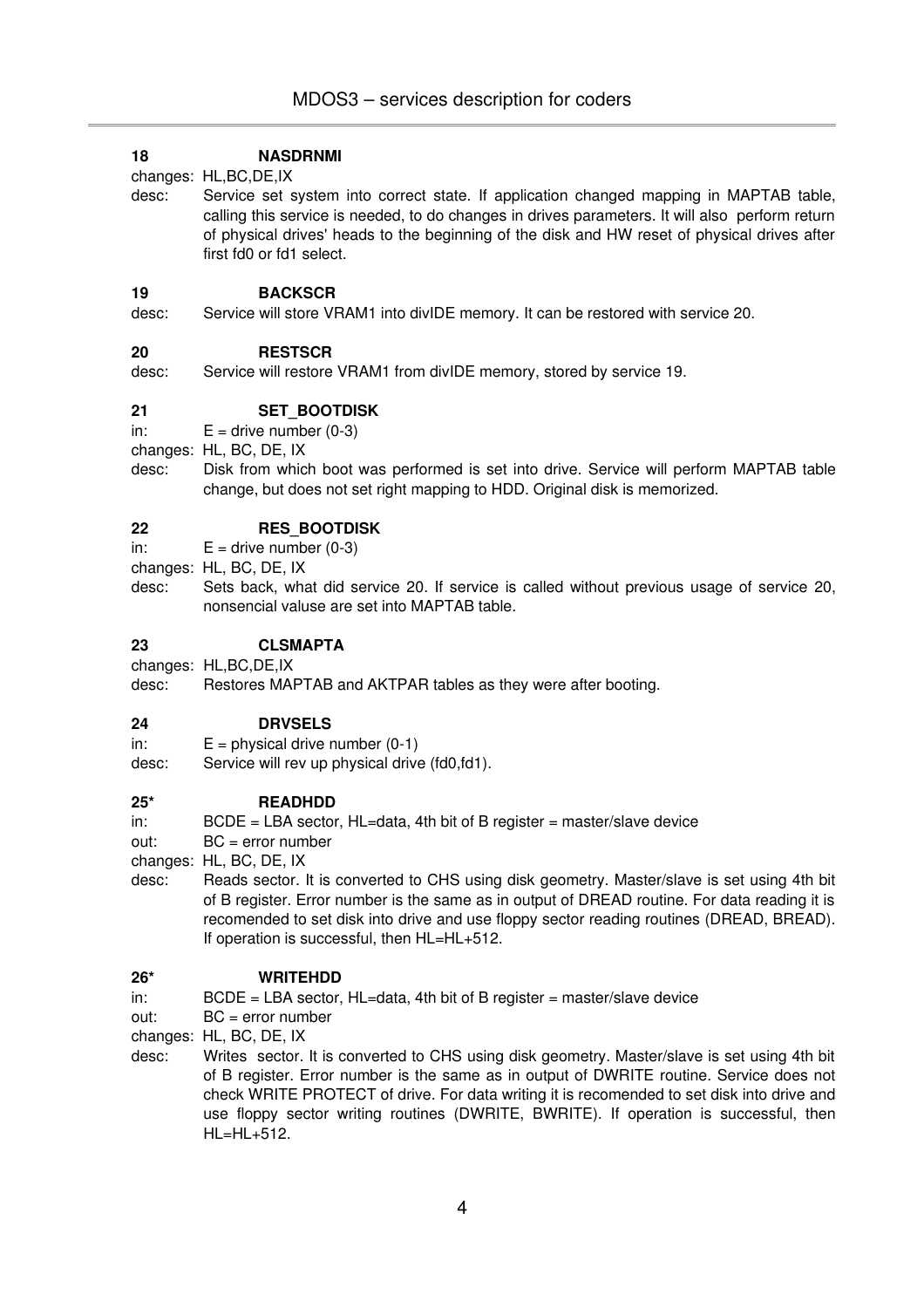#### **27 TST\_BSY**

 $in:$  4th bit of B register = master/slave

- out:  $A = 0 + flag Z: ready, A = 255 + flag NZ: busy$
- desc: Tests or waits (cca 2 secs) untill BUSY bit in status register is not set. Then is possible to send into register parameters and commands. All HDD read/write commands use this command and it is not necessary to use it before.

#### **28 READIDATA**

in:  $HL = data$ , 4th bit of B register = master/slave

out: BC = error number

changes: HL, BC, DE

desc: Reads ID sector from ATA device to adress in HL. That means, that this service is sending ECh command. Error output is the same as in service 24 (and internal routines for drive handling, DREAD).

#### **29 READIDATAPI**

in:  $HL = data$ , 4th bit of B register = master/slave

out: BC = error number

changes: HL, BC, DE

desc: Reads ID sector from ATAPI device to adress in HL. That means, that this service is sending A1h command. Error output is the same as in service 24 (and internal routines for drive handling, DREAD).

# **Tables:**

In text many tables are mentioned. In following text structures of these tables will be explained. The most basic table is MAPTAB, on which whole MDOS3 is standing.

| <b>MAPTAB</b> | db | 2,0,0,0,0     | drive A:          |
|---------------|----|---------------|-------------------|
|               | db | 3, 0, 0, 0, 0 | ;drive B:         |
|               | db | 4, 0, 0, 0, 0 | ;drive C:         |
|               | db | 5, 0, 0, 0, 0 | ;drive D:         |
|               | db | 3             | ; emulations TAPE |
|               | dh | $(\cdot)$     | ;Rewrite mode     |

Drives mapping table. It defines whether drive is mapped to fd0, fd1 or HDD. If drive is mapped to HDD, table contains number of LBA sector, where floppy is stored. For every drive are defined 5 bytes, for tape emulator is defined one byte.

offset 0: mapping; Number 0=fd0,  $1=$ fd0,  $2-5 =$  HDD, for drive A is 2, for B is 3, for C is 4 and for D is 5 and for tape emulator 6. If we are not emulating, zero is here.

offset 14: virtual disk. There is stored number of LBA sector, where virtual disk is stored. Thsi sector points to infosector. Number is stored from lower to higher byte. In last (4) byte can be 4th bit set to 0 in case of MASTER device, to 1 in case of SLAVE device.

TAPE emulation:

bit 0: 0 = TAPE emulation for LOAD function is not set

1 = TAPE emulation for LOAD function is set

- bit 1: 0 = TAPE emulation for SAVE function is not set
	- 1 = TAPE emulation for SAVE function is set

Rewrite mode:  $0 =$  When saving file with name that already exists, standard question "Rewrite old file" will be displayed.

- $1 =$  More files with the same name can be saved.
- 2 = Will rewrite old file without further questioning.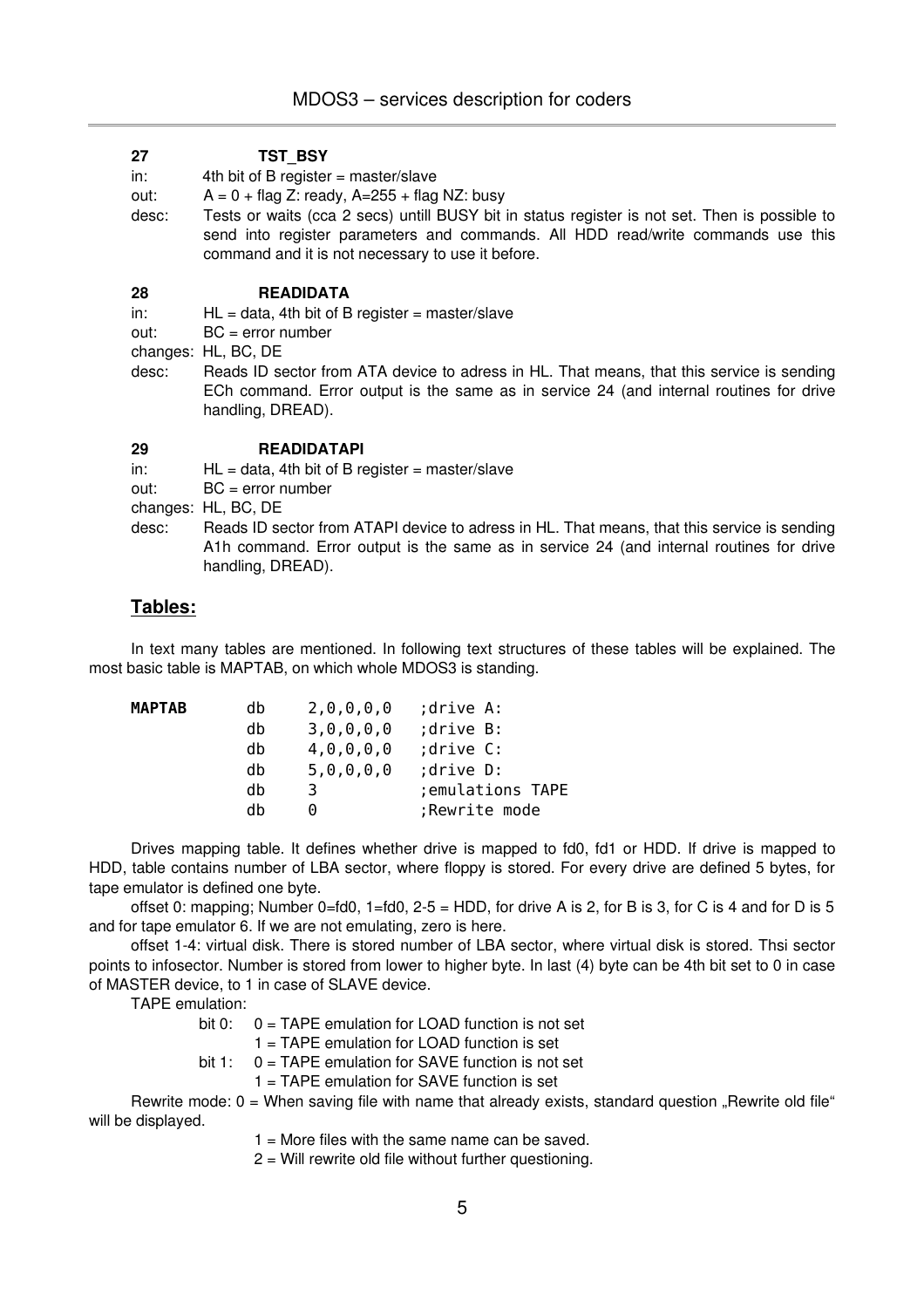| GEOM | db | \$D2, \$03, \$08, \$20 | :master |
|------|----|------------------------|---------|
|      | db | \$EA, \$01, \$02, \$20 | ;slave  |

Geometry of MASTER and SLAVE.

For every device (MASTER, SLAVE) there are defined 4 bytes, in which geometry is stored.

offset 0-1: Cylinders

offset 2: Heads offset 3: Sectors

| AKTPAR | dh | ;number of partition          |
|--------|----|-------------------------------|
|        | dh | $$20,0,0,0$ ; begin partition |
|        | dh | \$E0,D1,3,0; length partition |

In this table are stored informations about actual partition in NMI menu ('W' key). Partition number can be one of these values:

offset 0: 1-4: primary partition on MASTER device

5-8: primary partition on SLAVE device

254: the whole MASTER device

255: the whole SLAVE device

Note: Because in NMI menu the whole disk (ie hda) can be selected, is it maked this way. In that case beginning of partition is set to place, where first virtual disk was found and length of partition is re-counted to the end of disk.

offset 1-4: Partition number: LBA sector, where partition begins

offset 59: Partition length: LBA adress of partition length. Last LBA sector can be counted this way: beginning+length + 1.

| <b>PART TABLE</b> | db |                   | ; partition number    |                                          |
|-------------------|----|-------------------|-----------------------|------------------------------------------|
|                   | db | \$20, 0, 0, 0     |                       | ; beginning of partition                 |
|                   | db | \$E0, D1, 3, 0    | ; length of partition |                                          |
|                   | db | 6                 | ; partition number    |                                          |
|                   | db |                   |                       | \$80, \$3E, 0, 0; beginning of partition |
|                   | db | $0,$ \$3C, $0,$ 0 | ; length of partition |                                          |
|                   | db | 0                 | ; end character       |                                          |

In this table are data about partitions found during initialisation (first entering of NMI menu). There are only MDOS3 partitions or the whole disk (if there is no MDOS3 partition). For each partitions is assigned 9 bytes. These 9 bytes have the same structure as AKTPAR table:

offset 0: 1-4: primary partition on MASTER device 5-8: primary partition on SLAVE device 255: the whole SLAVE disk, first floppy image found, data recalculated 254: the whole MASTER disk, first floppy image found, data recalculated 253: the whole SLAVE disk, first floppy image has not been searched yet 252: the whole MASTER disk, first floppy image has not been searched yet

Table ends with zero.

Note:

It is marked this way, because the whole disk (ie. hda) can be selected in NMI menu. In that case we recognize two cases:

1) Selection of disk was made, NMI found first floppy image and data are recalculated.

2) Selection of disk was not made yet, therefore we do not know where first floppy image